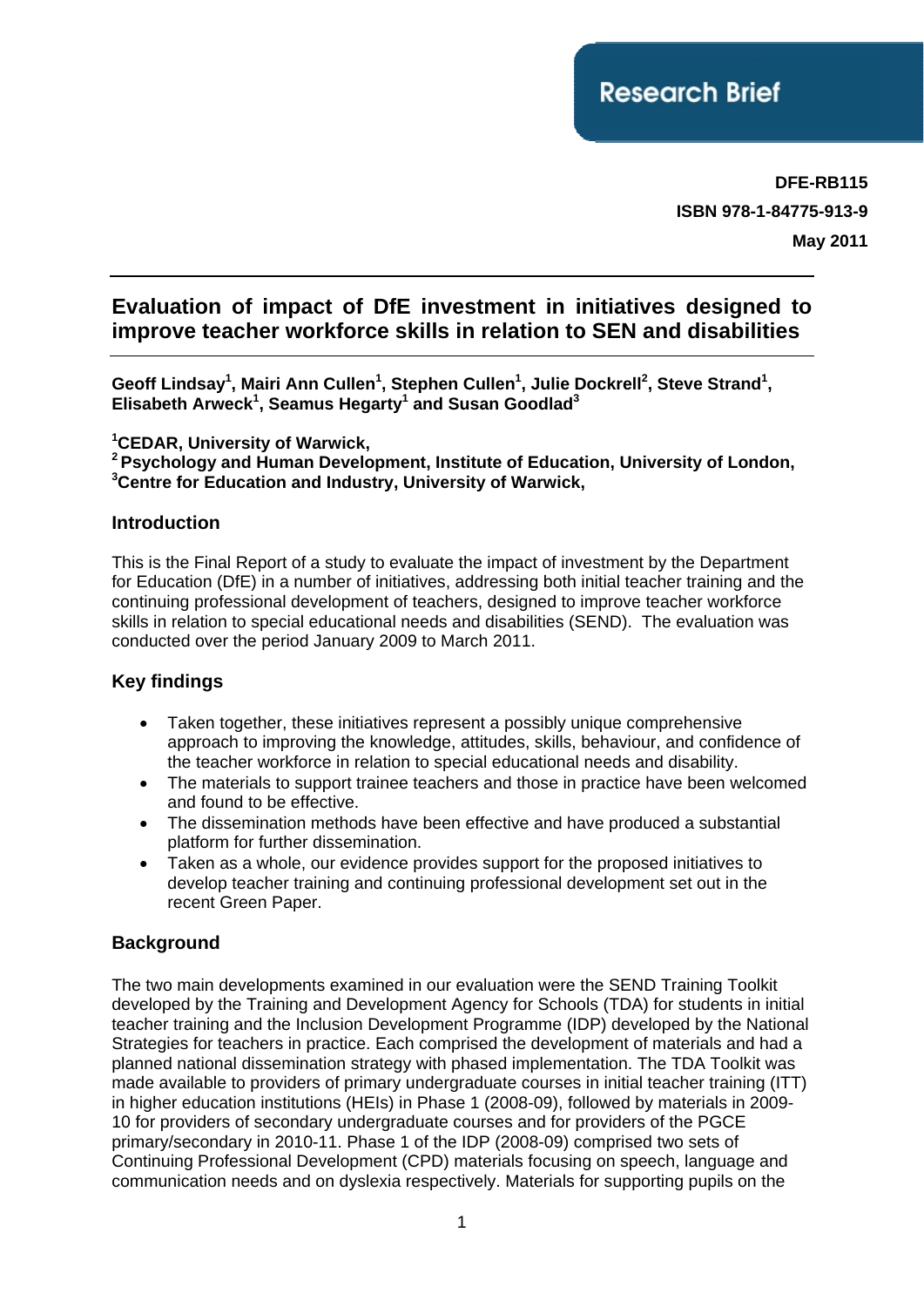autism spectrum (2009-10) and with behavioural, emotional and social difficulties (2010-11) then followed and were disseminated in Phases 2 and 3.

There were further initiatives within the programme designed ultimately to improve the achievement and well-being of pupils with SEND, including the Stammering Information Programme, extended placements for trainee teachers in special schools or specialist provision in mainstream schools, and the funding of experienced teachers to undertake a mandatory qualification for specialist teachers of pupils with sensory impairment. In addition, the government introduced regulations to require SENCOs to be qualified teachers and to undertake mandatory training. The TDA developed a national framework for this training, approved training providers to offer it and funded SENCOs new to the role to undertake the training from 2009; evaluation of these initiatives has been arranged separately by the TDA.

Together these initiatives add up to an innovative and challenging programme of work which represents a comprehensive attempt to enhance the knowledge, skills, and confidence of the teacher workforce nationally, through both initial teacher training and CPD. The strategy of developing the IDP as both a SEND and school improvement issue had the potential to avoid its marginalization as 'only' about pupils with SEND, to bring school leaders into the initiative and also to embed SEND as central to whole school development.

The end of our evaluation coincides with the publication of the Green Paper<sup>[1](#page-1-0)</sup>. We therefore report our findings and make recommendations relative to this indication of future government policy.

## **Methods**

This was a multi-faceted initiative examining the take up and impact of a number of developments in initial teacher training (ITT) and post-qualification continuing professional development (CPD). These were designed to improve teachers' knowledge, skills and confidence in order to support children with SEN and disability. The ITT developments and those concerning the Inclusion Development Programme for CPD comprised data collection in each of the three years of the project. These drew upon independent samples for the questionnaires but repeated interviews wherever possible, plus additional interviews with interviewees new to the initiative as it progressed. The Stammering Information Programme (SIP) and Mandatory Qualification (MQ) studies took place in the final year of the study.

The evaluation findings are based on analysis of data from a total of 429 interviews, 8321 respondents to surveys, plus data on 3617 teachers attending IDP training.

### *Initial Teacher Training*

• 104 Interviews were held with providers of primary undergraduate initial teacher training (ITT) over the three years; 10 with secondary undergraduate providers over years 2 and 3; and 22 with postgraduate providers in year 3. Online surveys with ITT students provided data from 1255 undergraduate trainees over the three years, plus 352 postgraduate trainees in 2011.

#### *Local authorities and schools*

1

• A sample of 30 LAs was selected to reflect a cross section of all LAs. Interviews were held with key staff over the three years of the study to investigate the development of the IDP implementation.

<span id="page-1-0"></span><sup>1</sup> DfE (2011). *Support and aspiration: A new approach to special educational needs and disability.* A Consultation. Cm8027. Norwich: The Stationery Office.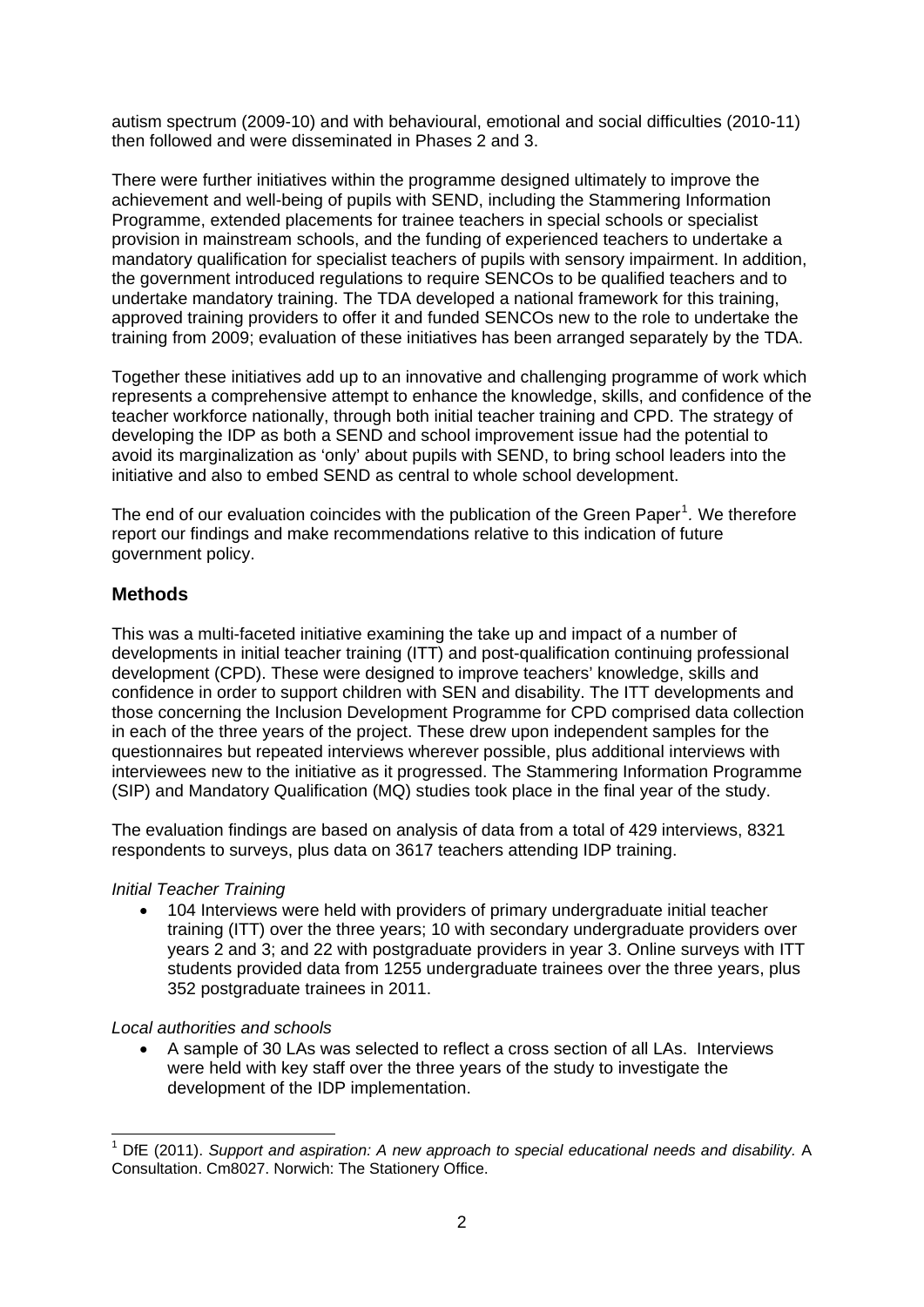- 80 interviews were held with IDP leads in each LA, with most leads being interviewed during each of the three years.
- 184 interviews were held with school staff from 28 schools drawn from these LAs over the three years: 58 SENCOs, 40 head teachers or senior staff leaders, 45 experienced teachers, and 41 newly qualified teachers (NQTs).
- 29 parents of children with SEND were interviewed.
- Online surveys of NQTs provided data from a total of 2832 NQTs over the three years.
- In addition, data from 2174 teachers were provided through the autumn 2010 Teacher Voice survey of a national panel of teachers.
- Pre- and post IDP training self assessments were provided by LAs through the National Strategies for 3617 teachers.

### *Stammering Information Programme (SIP)*

- 565 professionals who had received training with the SIP responded to an online survey. Most (415) were speech and language therapists with the other respondents working in education, mainly teachers but also tutors in Higher Education Institutions.
- Four international experts provided assessment of the SIP

#### *Mandatory Qualifications for specialist teachers of pupils with sensory impairment*

• 9 of the 10 course leaders were interviewed during 2010-11 with additional information from a survey of 50 teachers enrolled on the courses.

## **Detailed findings**

#### *Initial teacher training*

#### *The Training Toolkit on SEND*

- ITT tutors have incorporated material from the Toolkit into their teaching materials for SEND and found it a very valuable and flexible resource.
	- o Over 9 out of 10 found it 'effective' or 'very effective' in enhancing a range of trainees' knowledge, skills and understanding around SEND.
- Trainees rated the teaching on SEND they had received as significantly more effective and felt more prepared to teach pupils with SEND if their course had incorporated the Toolkit.

#### *The extended placements in specialist settings*

- Extended placements in special schools and specialist settings were highly popular and valued by trainees, tutors and schools.
- 9 out of 10 trainees from cohorts of trainees that had undertaken a placement rated the effectiveness of different elements 'effective' or 'very effective' in each of the three years.
- Trainees who had undertaken a placement:
	- o were more likely to consider a career in a special school or mainstream school with a specialist unit or resource base.
	- o rated the teaching of SEND on their course more highly and felt better prepared to teach pupils with SEND than those who had not had a placement.

#### *Cluster groups*

The cluster groups were highly valued by tutors as a means of supporting the development of SEND across the sector.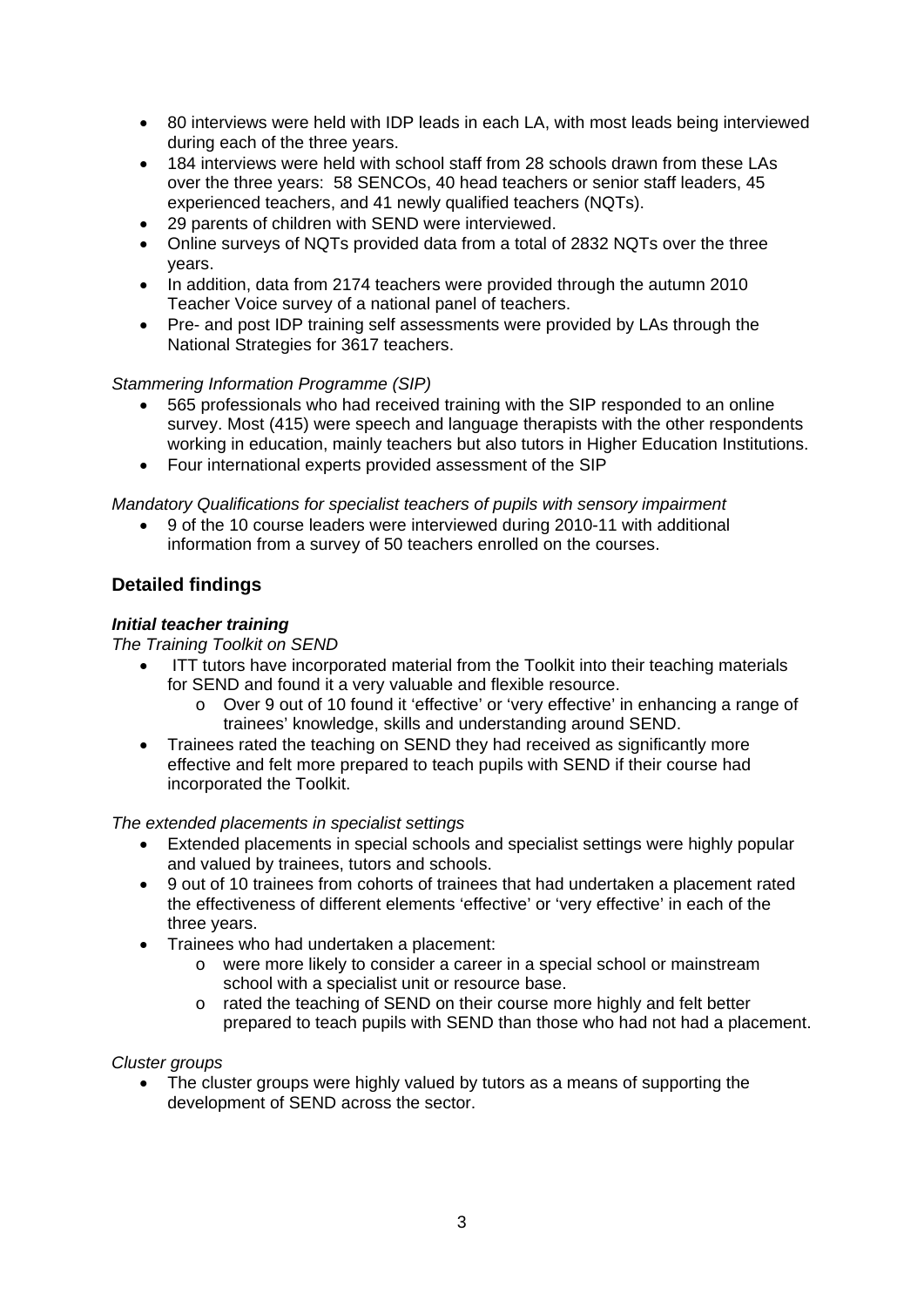## *The Inclusion Development Programme*

### *National leadership and support*

- The tiered support at national, regional and local level was a key factor in the successful roll out of the IDP.
- The role of the National Strategies in leading the IDP dissemination was effective in supporting the alignment of SEND and school improvement work at LA level and added 'clout' to the initiative in terms of engaging schools.
- Teething problems with the early versions of the dyslexia and SLCN materials were addressed and 'refreshed' versions were launched in early 2011. The autism spectrum materials were particularly well regarded.

### *Role of the SEN regional hubs*

- The hub IDP strand meetings were a strength of the national dissemination model.
- The key benefits of the IDP strand regional hub meetings were the impetus they gave to the initiative, the opportunity to focus on the IDP, for LA leads to meet with others from outside their own LA, to share resources and ideas (including via hub websites), to share experiences and ways of disseminating the materials to schools, and to provide a forum for educational professionals to learn from each other.

#### *Role of IDP lead in each LA*

- Each LA having a lead person responsible for the delivery of the IDP facilitated dissemination.
- The Interim Report<sup>[2](#page-3-0)</sup> identified different models of dissemination and that LAs varied in options selected. LAs learned from their dissemination approaches as the roll out proceeded.
- The degree of alignment between SEND/inclusion and school improvement varied at strategic planning level and in operational delivery to schools.

#### *Impact*

-

- Evidence for the early impact of the IDP was presented in the Interim Report.
- Awareness of and engagement with the IDP continued to increase over the project: by November 2010 six out of 10 teachers nationally were aware of the IDP: 66% of primary and 49% of secondary teachers.
- Three quarters of SENCOs had attended LA training on the IDP.
- Between 70% (dyslexia) and 84% (autism spectrum) judged training to be effective.
- SENCOs reported that the IDP CPD had promoted discussion of pupils' teaching and learning needs (96% SENCOs), improved teachers' knowledge (94%), improved teachers' empathy with pupils' having barriers to learning (90%), and benefited the learning of targeted pupils (89%).
- Between two thirds and three quarters of teachers judged that the IDP materials had improved their knowledge, understanding and confidence to teach pupils with dyslexia, SLCN, AS and BESD.
- 9 out of 10 SENCOs reported that IDP training had led to improvements in pupils' learning.
- Newly qualified teachers were more confident to support pupils with SEND if they had received IDP training.

<span id="page-3-0"></span><sup>2</sup> Lindsay, G., Cullen, M.A.., Cullen, S., Dockrell, J.E., Goodlad, S., & Arweck, E. (2010). *Evaluation of impact of DfE investment in initiatives designed to improve teacher workforce skills in relation to SEN and disabilities 1st Interim Report.* London: DfE. <http://publications.education.gov.uk/eOrderingDownload/DFE-RR058.pdf>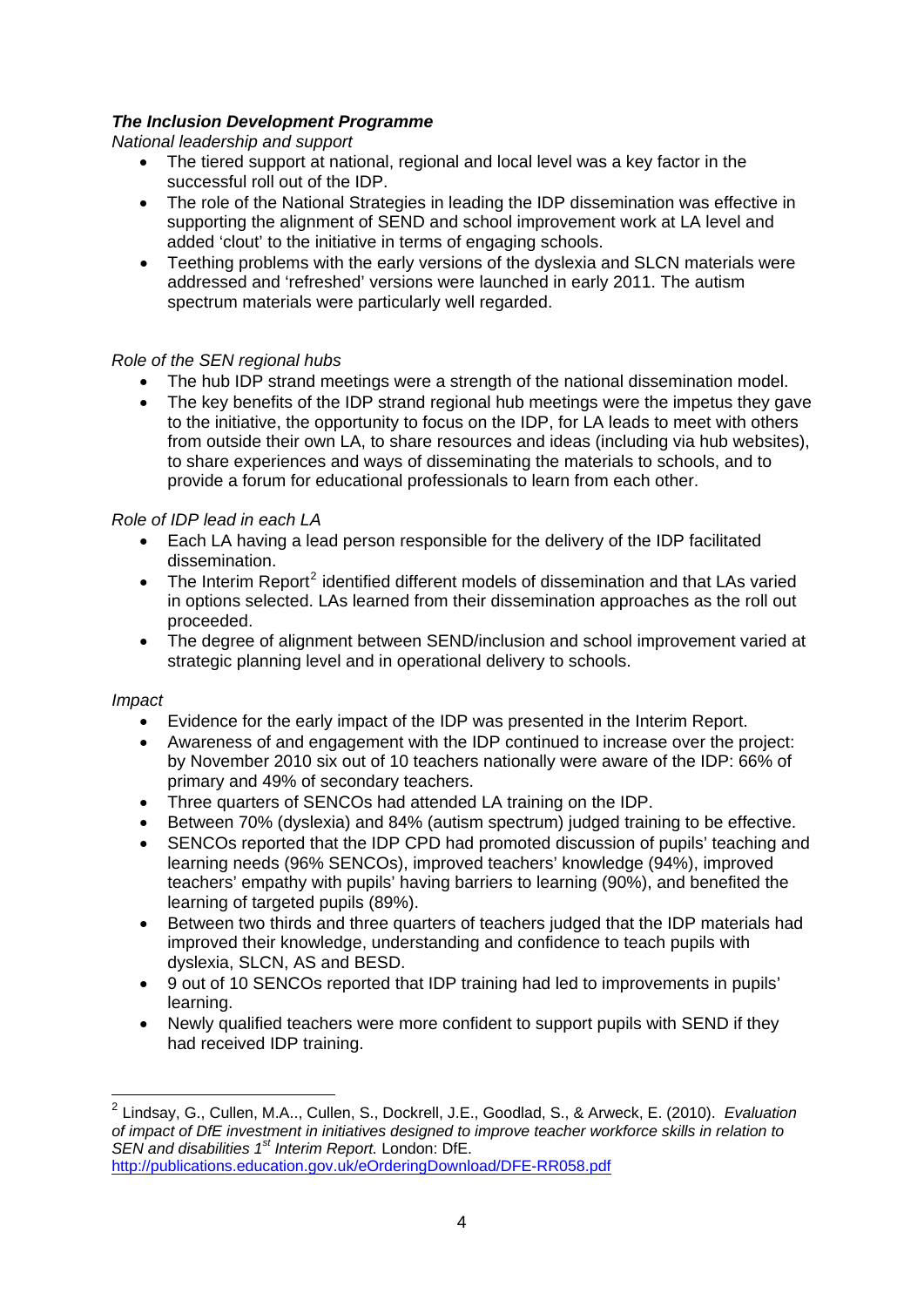## *Sustainability*

- The majority of LA leads have devised strategies to sustain and develop the gains made by the IDP.
- Keeping the materials under review, with revisions as appropriate, was a key factor in ensuring that the benefits to date were maintained and developed.

## *Mandatory qualification funding scheme*

- The scheme was designed to address a shortage of specialist teachers of pupils with sensory impairment and the problems of an aging demographic, indicating greater shortages in the future.
- The scheme provided for 188 places at 10 courses training specialist teachers of hearing impaired, visually impaired or multisensory impaired pupils.
- Without the scheme, two thirds of the students would not have trained.
- The scheme was successful in attracting 'new blood' and maintaining standards of entry.
- It ran efficiently and was very positively rated by students.
	- o 98% judged their course effective or very effective
	- o Practical activities and academic level were positively rated by 92% and 94% respectively.

## *Stammering Information Programme (SIP)*

- The Michael Palin Centre successfully developed a DVD and materials to raise awareness of stammering among the teaching workforce.
- 97% of speech and language therapists (SLTs) who had used the DVD considered that the SIP had changed teachers' understanding of children who stammer.
- Almost all the teachers (98%) and SLTs (97%) rated the SIP well presented, readily accessible, informative about children who stammer and relevant to classroom practice.
- Independent international experts were unanimous in endorsing its value.

## *Special educational needs coordinators (SENCOs)*

- 99% of schools have a SENCO
- The SENCO is a qualified teacher in 98% of primary schools but in only 87 94% of secondary schools (7% of secondary teachers reported 'no' but 7% 'don't know').
- The SENCO is a member of the senior management/leadership team in 76% of primary schools but only 29% of secondary schools.

## **Implications for policy**

We consider the implications of our evaluation of this programme of initiatives for future government policy, indicated by the recent Green Paper<sup>[3](#page-4-0)</sup>.

*Increasing support for all ITT trainees* 

- Our evidence shows that the TDA Toolkit on SEND is an effective resource to support the initial training of teachers. It can, and is being embedded within providers' programmes.
- The Toolkit should be maintained and reviewed/revised periodically as necessary to ensure it is kept up to date.
- Tutors value cluster meetings to facilitate collaborative developments and enhance their own development. These should continue, organised locally.

<span id="page-4-0"></span> 3 DfE (2011). *Support and aspiration: A new approach to special educational needs and disability.* A Consultation. Cm8027. Norwich: The Stationery Office.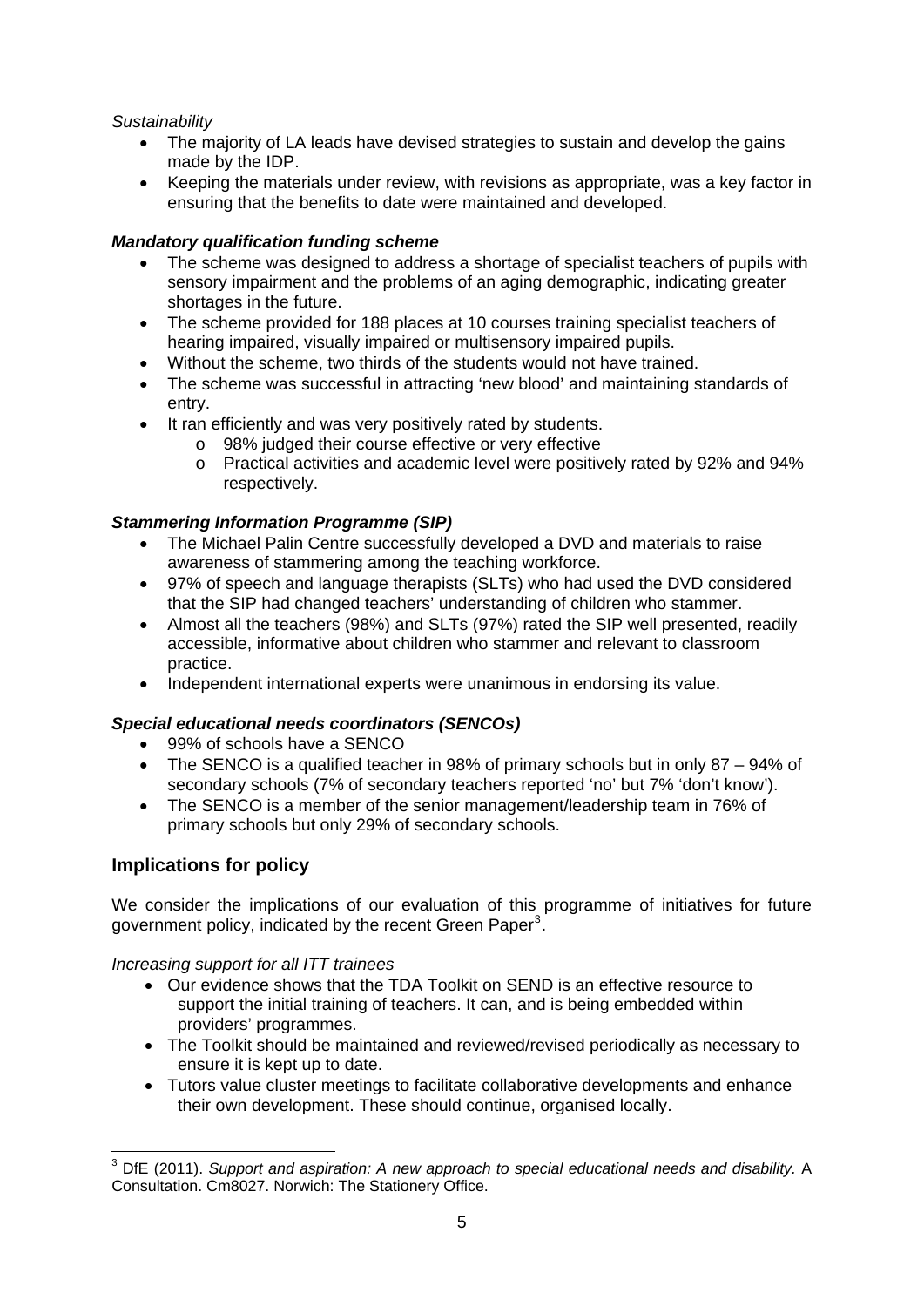*Increasing trainee teachers' awareness of special schools* 

- Our evidence supports the Green Paper proposal (para 3.11) to provide additional funding for ITT providers to secure a greater number of placements in special school settings for trainee teachers.
- This should also be available for placements in specialist settings within mainstream schools to reflect the range of provision available.

#### *Increasing continuing professional development for teachers*

- Our evidence supports the Green Paper proposal (para 3.13) for continued availability of the materials for pupils with dyslexia, speech language and communication needs, behavioural emotional and social difficulties, and those on the autism spectrum.
- The proposal to commission online training materials for teachers about profound, multiple learning disabilities, severe learning disabilities, and complex learning difficulties and disabilities extends the current resource. We recommend that the new materials be piloted before dissemination.
- The Stammering Information Programme dissemination has also been very successful and this should continue to be made available; an online version should be considered.
- Our evidence also indicates the importance of effective dissemination: without this, high quality resources cannot be used effectively. We recommend the successful strategy used for the IDP dissemination: national, regional and local leadership and coordination. In the absence of previous organisations, schools and LAs will need to construct local systems to meet their own circumstances, needs and priorities.

#### *Higher level specialist qualifications*

- Our evidence supports the funding of training of specialist teachers (para 3.14). The current scheme for teachers of pupils with sensory impairment is successful; extension to pupils with other SEND is also justified:
	- o Our evidence suggests that without funding to support the training, most teachers will not apply.

### *Teacher network and Training Schools*

• Our research shows the importance of effective systems to support training and CPD. Networks and leadership within SEND are crucial to create self-supporting partnerships between schools, meeting local needs by voluntary collegial engagement.

#### *SEND and leadership*

• Our evidence shows the importance of SEND being regarded as central to a school's development. The Green Paper proposals (para 3.20-22) regarding a network of Teaching Schools, appropriate coverage of SEND issues in the National Professional Qualification for Headship, and the development of National and Local Leaders of Education are all appropriate developments in tune with our findings.

### *Special educational needs coordinators*

- Our research has shown that not all SENCOs are qualified teachers.
- Furthermore, SENCOs are part of the senior management/leadership teams in only 76% of primary and 29% of secondary schools.
- Action has been taken to address the former issue and also to require all newly appointed SENCOs to undertake nationally approved training for SEN coordination (paras 3.24-24). These requirements should help to raise the expertise and status of SENCOs and, as a consequence, make it more likely that they are actively engaged in schools at a senior level.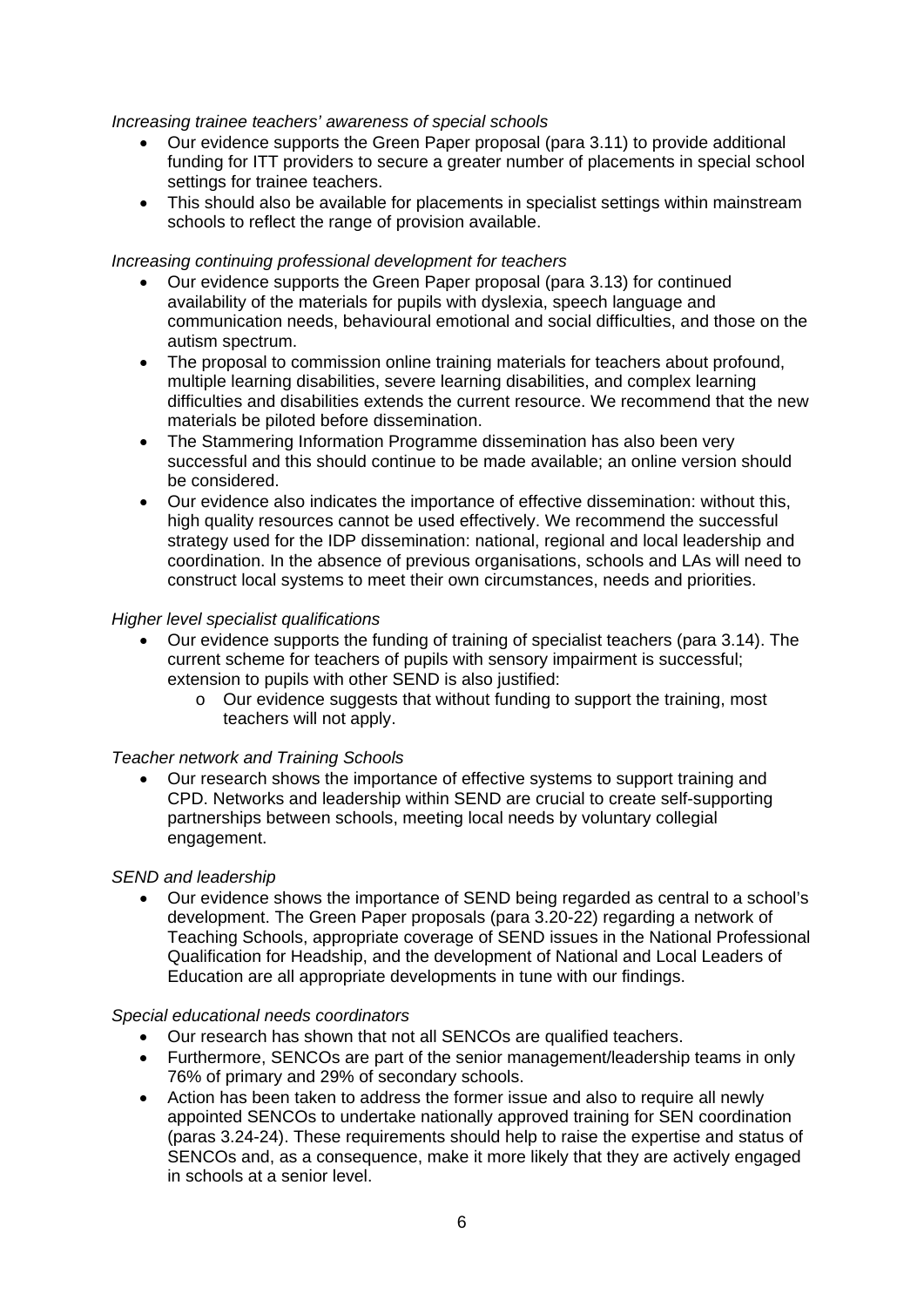#### *Teaching assistants*

• Our evidence shows that head teachers value highly their TAs' knowledge of SEND. The Green Paper proposal (para 3.27) for a fund to support further training in SEND will build upon this.

### *Pupil attainment*

• Improved teacher training (initial and CPD) is a prerequisite to improving pupil outcomes, both their attainment and well-being. Our evidence indicates that the DfE initiatives were having a positive effect and so supports the investment in the Green Paper proposals.

## **Conclusions**

This multi-faceted government initiative is possibly unique. It provided a comprehensive programme of support to improve the attitudes, knowledge, skills, confidence and behaviour of teachers with the aim of improving outcomes for pupils with SEND. There are, of course, other factors including appropriate curricula and facilities, parental confidence and support; but teachers are fundamental to improving pupil outcomes. Our research has provided extensive evidence that the initiative has been successful.

The Green Paper sets out the government's direction of travel. It presents a comprehensive statement of intended policy developments together with specific proposals. As the Green Paper notes, the life chances of children and young people in England who are identified as having special educational needs or are disabled are disproportionately poor. The importance of effective initial teacher training and continuing professional development are fundamental to the delivery of optimal education to improve the attainment and well-being of pupils with SEND. Our research provides substantial evidence to support these proposals and also indicates how they might best be implemented.